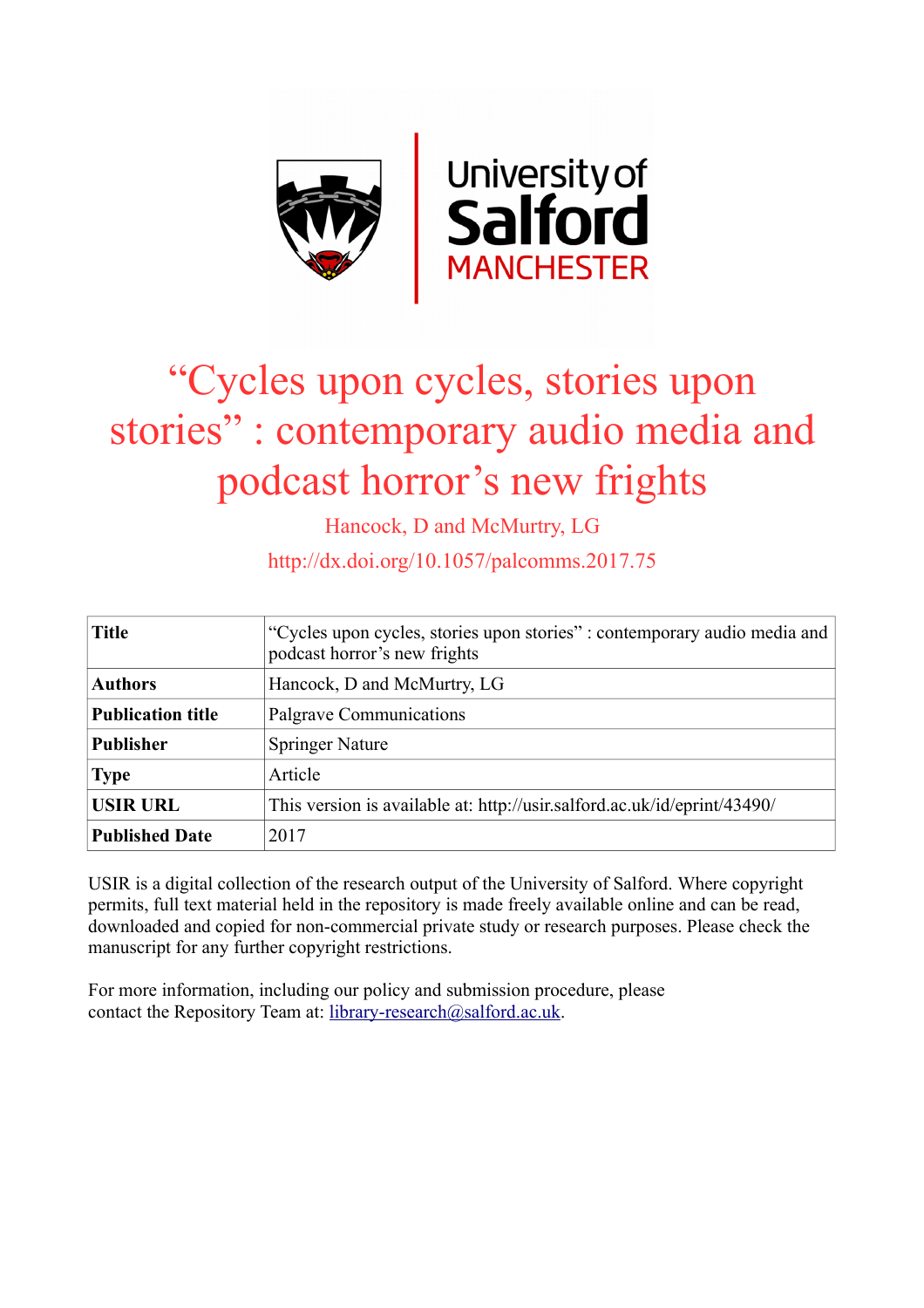### **ARTICLE**

Received 15 Dec 2016 | Accepted 21 Jun 2017 | Published 1 Aug 2017

DOI: [10.1057/palcomms.2017.75](http://dx.doi.org/10.1057/palcomms.2017.75) **OPEN**

## "Cycles upon cycles, stories upon stories": contemporary audio media and podcast horror's new frights

Danielle Hancock<sup>1</sup> and Leslie McMurtry<sup>2</sup>

**ABSTRACT** During the last ten years the ever-fertile horror and Gothic genres have birthed a new type of fright-fiction: podcast horror. Podcast horror is a narrative horror form based in audio media and the properties of sound. Despite association with oral ghost tales, radio drama, and movie and TV soundscapes, podcast horror remains academically overlooked. Podcasts offer fertile ground for the revitalization and evolution of such extant audio-horror traditions, yet they offer innovation too. Characterized by their pre-recorded nature, individualized listening times and formats, often "amateur" or non-corporate production, and isolation from an ongoing media stream more typical of radio or TV, podcasts potentialize the instigation of newer audio-horror methods and traits. Podcast horror shows vary greatly in form and content, from almost campfire-style oral tales, comprising listener-produced and performed content (Drabblecast; Tales to Terrify; NoSleep); to audio dramas reminiscent of radio's Golden Era (Tales from Beyond the Pale; 19 Nocturne Boulevard); to dramas delivered in radio-broadcast style (Welcome to Night Vale; Ice Box Theatre); to, most recently, dramas, which are themselves acknowledging and exploratory of the podcast form (TANIS; The Black Tapes Podcast; Lime Town). Yet within this broad spectrum, sympathies and conventions arise which often not only explore and expand notions of Gothic sound, but which challenge broader existing horror and Gothic genre norms. This article thus demonstrates the extent to which podcast horror uses its audio form, technology and mediation to disrupt and evolve Gothic/horror fiction, not through a cumulative chronological formulation of podcast horror but through a maintained and alternately synthesized panorama of forms. Herein new aspects of generic narration, audience, narrative and aesthetic emerge. Exploring a broad spectrum of American and British horror podcasts, this article shows horror podcasting to utilize podcasting's novel means of horror and Gothic distribution/consumption to create fresh, unique and potent horror forms. This article reveals plot details about some of the podcasts examined.

<sup>1</sup> University of East Anglia, Norwich, UK <sup>2</sup> University of Salford, Manchester, UK Correspondence: (e-mail: [danielle.hancock@uea.ac.uk\)](mailto:danielle.hancock@uea.ac.uk)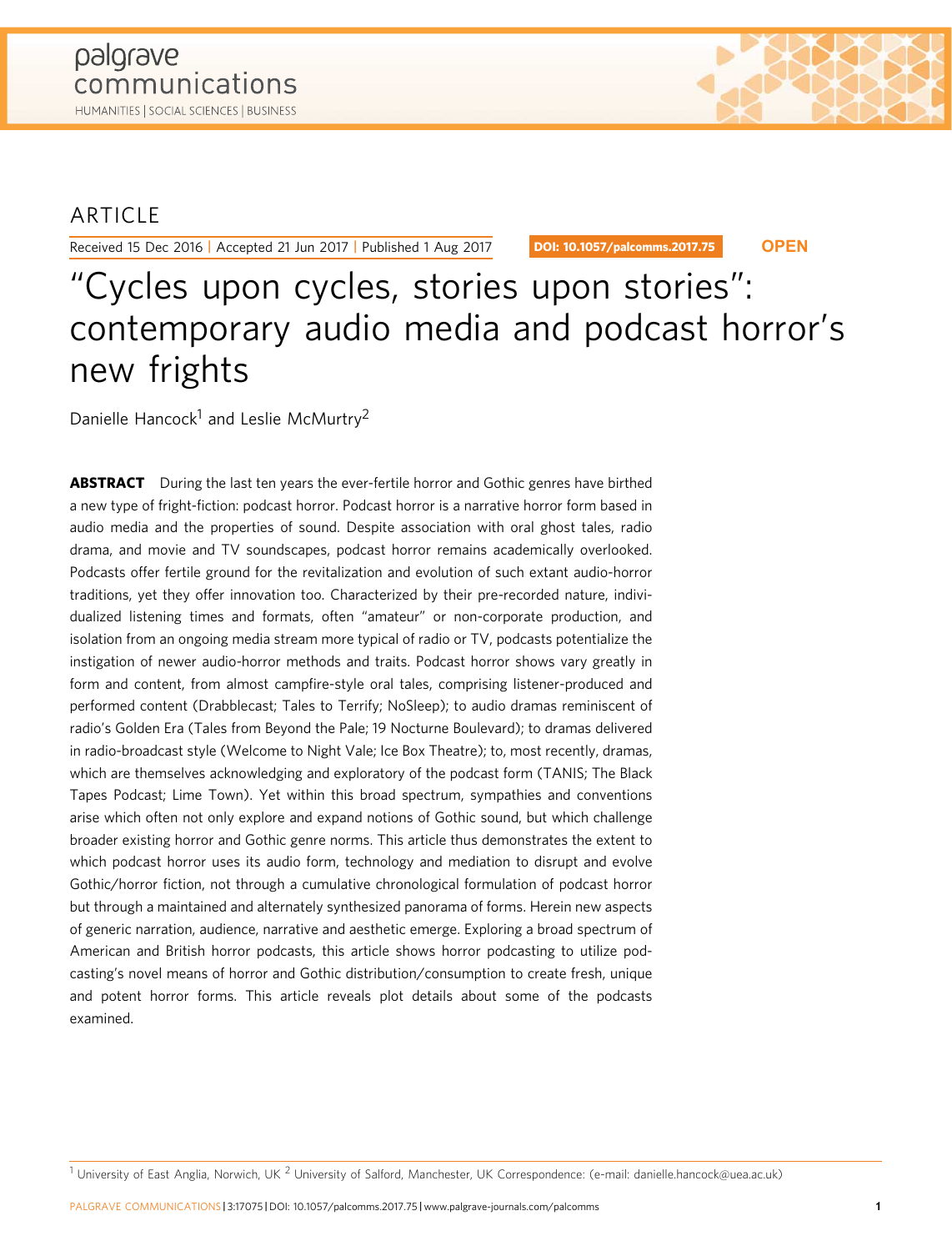### Introduction

If you have ever heard a footfall when you were sure of being<br>alone, or a strange sound in the dead of night, or a voice with<br>no discernible source, then you know the horror that sound<br>can bring. Although often conceived o f you have ever heard a footfall when you were sure of being alone, or a strange sound in the dead of night, or a voice with no discernible source, then you know the horror that sound supporting feature of Gothic and horror fiction, sound carries its own distinct narratives, potentials and aesthetics of terror. These are currently undergoing an increasingly rapid evolution in the guise of horror podcasting, particularly within American culture. "Horror podcasting" is a pre-recorded, audio horror fiction form, which is available for on-the-go download and listening through mobile audio devices such as iPods and Smartphones. It is one of the fastest-developing horror forms, representing a dramatic shift from a supposedly visually dominated culture and entertainment industry and opening up new potentials and meanings of Gothic and horror fiction. Furthermore, through podcasting's unique properties of audio/visual mediation, temporal disjuncture/ondemand play, and mobility, we assert a fundamental development of audio horror, which distinguishes podcasting from not only cinematic horror but, crucially, from radio and oral horror forms also. This article seeks to generate awareness of, and encourage critical attention to, this fascinating new field. Primarily, this article argues for podcasting's novel means of horror and Gothic distribution/consumption to create fresh, unique and potent horror forms. It does so by investigating how horror podcasts alter, reanimate or innovate upon the horror traditions which have come before it. How is podcast horror different to listening to a horror show on radio, or on a cassette through a Walkman? We would argue four main (though not exhaustive) points: consumption; visibility; community; and new media-identity. We example and assert these points through a broad sampling of American horror podcasts and an ongoing case study of one such highly popular podcast. Herein, then, we may begin to acknowledge the progression and potential of podcast horror's unique chills, and its position as a new, and steadily growing, horror industry.

#### Horrible from the start: the beginnings of podcast horror

Given the Gothic and horror genre's intrinsic (if at times undervalued) relationship with sound and voice [\(LeDoux, 1998](#page-8-0); [Hand,](#page-8-0) [2006; Coyle and Hayward, 2009](#page-8-0); [Coyle, 2009; Hannan, 2009;](#page-8-0) [Sipos, 2010; Street, 2011;](#page-8-0) [Briggs, 2012;](#page-7-0) [Verma, 2012](#page-8-0); [Hand, 2014;](#page-8-0) [Saglia, 2014](#page-8-0); [Van Elferen, 2014; Whittington, 2014\)](#page-8-0), it is perhaps unsurprising that new audio media technologies led to a new Gothic form. Just as horror represented one of Old Time Radio (OTR) drama's earliest and most popular genres, so too did early narrative podcasting generate a rapidly proliferating Gothic horror genre. Indeed, the darkly comic horror series Welcome to Night Vale [\(Craynor and Fink, 2012\)](#page-8-0), represents the first narrative podcast to boast substantial commercial success and international notoriety [\(Hancock, 2016\)](#page-8-0). Night Vale, ostensibly a public service broadcast from a local radio station somewhere in the American Southwest, departs from reality in framing the bizarre and troubling events of its community within the guise of mundanity. While Night Vale has received considerable critical attention, and has elsewhere served as a useful initiation in horror-podcast study [\(Hancock, 2016\)](#page-8-0), to understand the import and meaning of the wider genre, it is crucial to explore the enormity of its horror podcast contemporaries and precursors. It is often suggested that Night Vale emerged from a vacuum, before which podcast fiction simply did not exist ([Locke, 2016; Locker,](#page-8-0) [2016\)](#page-8-0). In fact, many horror fiction podcasts predate Night Vale, including Pseudopod (August, 2006-), The Drabblecast (February, 2007-), 19 Nocturne Boulevard (October, 2008-), We're Alive (May, 2009-), Tales from Beyond the Pale (October, 2010-), The

NoSleep Podcast (June, 2011-), Campfire Radio Theater (December, 2011-) and Tales to Terrify (January, 2012 -). Earbud Theater narrowly follows Night Vale with a release date only a week later ([Earbud Theater, 2012](#page-8-0)).

While these shows have not yet achieved the international critical and popular success of Night Vale, they have wide circulation, critical acclaim and popular appeal. Their sustained production and steady increase in downloads suggest a horror genre that has been growing from the recognized advent of podcasting. In 2015, NoSleep reported 600,000 downloads; in 2016, We're Alive reached 50 million downloads. All of the abovelisted titles are either nominees or winners of audio-fiction awards such as Parsec or Audio Verse. Indeed, while decrying media claims of Night Vale's "creation" of podcast fiction, Tee Morris argues that "Podcasting Fiction is not some 'new trend' or literary revolution that occurred overnight. Authors were sharing speculative fiction audio within the first year of podcasting's inception" ([2016\)](#page-8-0). Podcast horror has existed almost as long as the podcast itself.

Locke's claims that new horror (and sci-fi) programs are leading the way in developing and popularizing the form are persuasive. Locke cites a flurry of emergent horror podcasts in recent years, which are bringing fiction podcasting increased cultural and critical recognition, including The Black Tapes (September, 2015-), Archive 81 (April, 2016-), The Deep Vault (September, 2016-), The Bright Sessions (October, 2015-) and Within the Wires (June, 2016-). We would add TANIS (October, 2015-), Lime Town (July, 2015-), The Message (October, 2015-), The Box (August, 2016) and Rabbits (March, 2017) to this list. Jason Boog asserts that 2015, when many of the above podcasts debuted, "will be remembered as a major year in horror podcast history" ([2015\)](#page-7-0). Rising interest in podcast fiction may be attributed not only to Night Vale's continued success, but also to the hugely popular narrative-journalism podcast Serial (2014-), which, though not Gothic in aesthetic, was certainly a program focussed on murder and mystery. Yet we may also conclude that this outcome was somewhat inevitable, given that horror podcasting has now been building, evolving and spreading for over a decade.

In an effort to shift critical gaze from Night Vale, we will offer (alongside samplings from the broader horror podcast genre) a running case study from the popular and well-established podcast TANIS. In particular the show's second episode, "Radio, Radio", explicitly addresses podcast horror's difference from, and relationship to, traditional audio horror forms. TANIS further promises an insight to podcasting's developing modes of production, distribution and convergence, being the sister podcast to the also highly popular The Black Tapes. Both shows claim to derive from the fictional Pacific Northwest Stories (PNWS) "network," itself clearly modelled on NPR (National Public Radio) [\(Hancock and McMurtry, forthcoming 2017\)](#page-8-0).

TANIS elegantly illustrates the new Gothic horror podcast paradigm. This is apparent both in terms of production, which is consummately professional, highly self-aware in its podcasting context, and attuned to the serialistic potentials of its form; and thematically. In its first episode, the appearance of Aleister Crowley, William Blake, Dante and nineteenth century fur trappers being ripped apart by werewolf-like creatures all signal a deep affinity with the Gothic. Furthermore, this is a Gothic rooted very much in place: Washington state and its surrounding areas. Host Nic Silver is, throughout, as well-versed in the Gothic tradition as in the OTR horror tradition/nostalgia, while still firmly exploiting Serial-esque conventions. Steeped in past audio drama traditions, TANIS is also highly aware of changes in audio drama consumption.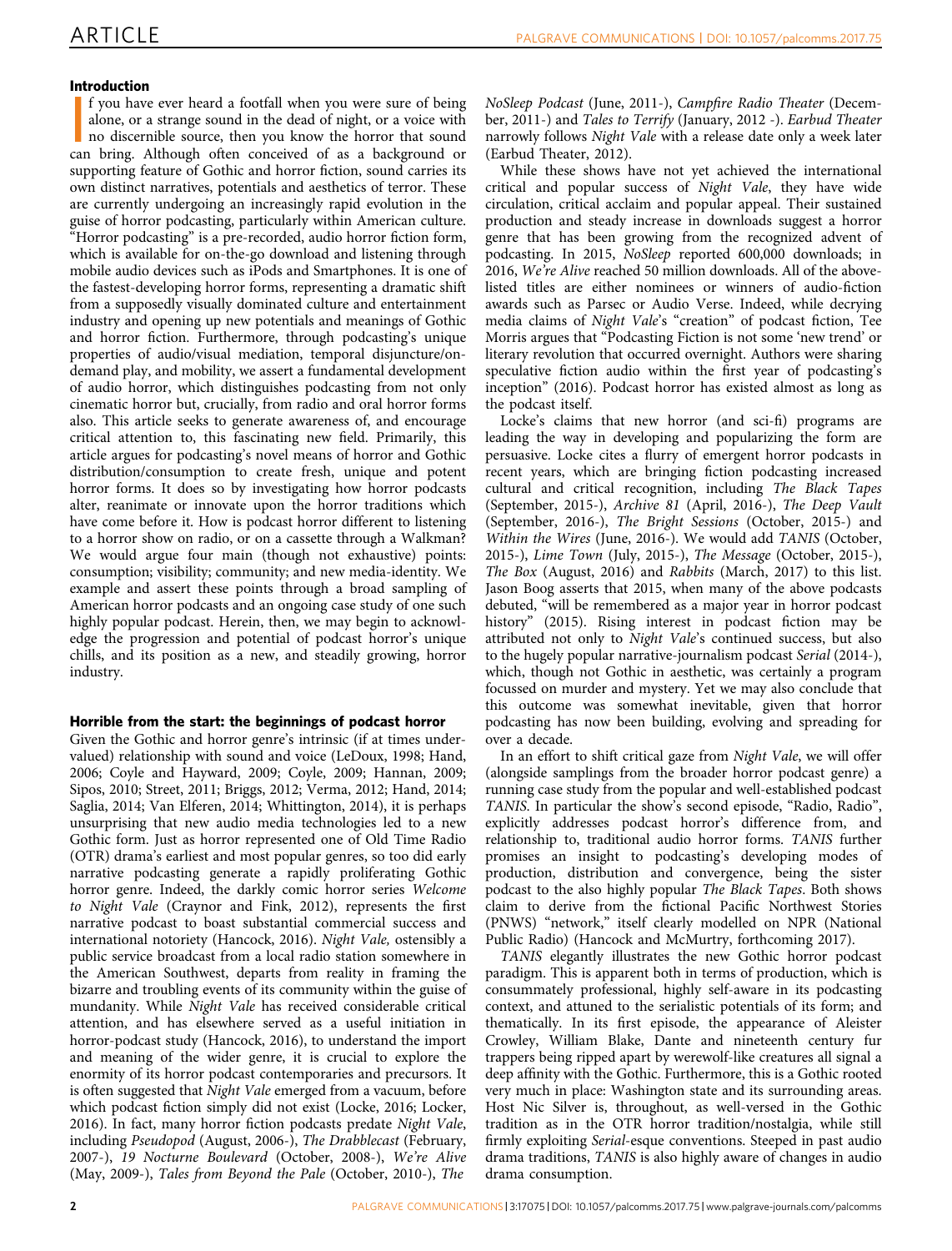How a podcast is typically listened to innately charges the horror podcast form with new aspects of intrusion upon the everyday. From Freud's Unheimliche on, the Gothic has been recognized to implicitly disrupt and engage with the "ordinary" world. Podcast horror is a Gothic mode, which permeates the everyday experience in a manner arguably more effective than any other Gothic form. This facet develops from the podcast's mobile, privatizing, acoustic properties. Unlike other Gothic forms, the horror podcast moves with us, occludes the external aural world, and speaks to us wherever we may go: a companion for traversing a mundane world.

The podcast's role as a portable, "invisible" acoustic alter-world is paramount. Michael Bull's study of iPod music-listening culture repeatedly notes the distancing effect of mobile audiomedia. "Geographical space becomes recessed, as the speaker inhabits 'another space," yet it also becomes charged with the mood or thematic of the mobile listener's audio content (2007: 84; 41). When we alter our acoustic environment, we alter our perspective upon, and perceived place within, the surrounding physical space: we alter the everyday. If Michael Bull's interviewees reported their music-listening as affecting their perceived world, making the environment around them move in time to their music, or reflect their chosen soundscape's emotional flavor, then the horror podcast can be understood to operate with similar infiltrating habits. NoSleep producer David Cummings notes that:

Most people listen (to horror podcasts) via their phones through headphones and that sense of audio isolation and immersion into the sound and music creates a potent environment, which can make listening even on a crowded bus or in a sunny park a frightening experience. If a particular story matches the listener's real-life setting, (for example, a story about a security guard in a haunted building being listened to by an actual security guard alone in a building) the overlap being fiction and reality can be particularly unnerving. (cited O'[Donoghue, 2016\)](#page-8-0)

The horror podcast both offers "refuge" from the real around us, yet also potentializes a Gothicization of that world from our perspective.

OTR horror filtered auditory Gothic worlds into the listener's physical space, and early Crystal set earphones potentialized acoustically divorced perspective on that space. However, such experiences were not only physically static (being tied to technological apparatus), but also temporally static. If, by horror radio's popularization, Crystal radio's isolating technologies were giving way to communal, "wireless" technology, such programs were also ingrained within wider broadcast protocols of scheduling. Thus, listeners were offered acoustic horror experiences, which were also constrained within protected parameters of space and time. Indeed, notions of set scheduling were often paramount to OTR horror aesthetics. The opening segues of shows including Appointment with Fear (1943), Suspense (1943) and Lights Out! (1934) all enforce awareness of the temporary interruption of the non-Gothic "everyday" with the commencement of the show's particular "witching hour." OTR horror broached the mundane, domestic space, but only for and at a set time and in a static space.

TANIS' "Radio, Radio" explicitly addresses the distinctions between podcast and older audio-mediation from the start. The episode begins with aligning radio broadcast with a horror aesthetic: an SFX tuning dial, static undercutting OTR-style chatter, saying "Something too strange to comprehend, unworldly." The episode's introduction of characters Carl Van Sant and his brother Geoff cements a strong, almost visceral sense

of podcasting's audio-history. Geoff characterizes his deceased brother as "a crazy person," and takes Silver to see his preserved basement suite. Silver explains that Carl Van Sant's subterranean lair is filled with:

so much audio … cassette tapes. They were everywhere, hundreds of milk crates filled with numbered cassette littered the floor, and the walls were covered floor to ceiling in cassette tape shelving. It looked like there were tens of thousands of them. There were also hundreds of radios: short wave, AM/FM, radios of all ages, shapes, and sizes. (TANIS "Radio, Radio")

While we cannot see the environment evoked here, we can hear a budding technostalgia. Technostalgia is a preservation and resurrection of "dead" technology. As Mark Katz notes, this may be a loving preservation, but it also suggests perversion: "Analogue is *supposed* to be dead, long ago swept into obscurity by digital technologies. But it never did quite die, and in fact the past decade has seen the resurgence of analogue technologies and media" (Katz, 276 emphasis added). This may initially be dismissed as a harmless eccentricity or "hipster fad"; indeed, earlier in the episode Silver recollects his own love of pre-digital recording: "I grew up with the radio. I used to sit in front of my tape recorder for hours." Yet in Van Sant's legacy of cassette tapes and radio sets, technostalgia becomes unhealthy, almost monstrous; a dead weight of real world poundage, filling up the cramped home of a dead madman. Here, audio's vast, clunking and hissing past forms an oppressive figure in comparison to the sleek, digitized podcast.

The podcast liberates the audio horror experience from its analogue tethers, allowing listeners to alter any space at any time. Indeed, the mobility of podcast Gothic and horror extends beyond the simple ease with which a mobile audiodevice may be transported—it relates also to the seeming autonomy with which new material uploads itself (generally for free) to such devices through the podcast's RSS stream, and the capacity of new audio players to hold vast amounts of audio content. Cummings notes "the immediacy of the podcasting medium as an advantage, where people haul their phones and iPods around with them and consume media constantly as opposed to in discrete chunks" (cited O'[Donoghue, 2015\)](#page-8-0). The podcast is always with us, and may play and replay whenever and for as long as we desire, bringing audio horror beyond the parameters of radio scheduling, and also beyond the constraints of how many cassette tapes/CDs we can carry or afford to bring along with us.

Cummings observes that the vast majority of his program downloads occur early on Monday mornings, in anticipation of the work week beginning (pers. Comm., October, 2015). Jason Boog describes "sneaking bits of a horror podcast like a sly cigarette smoker" ([2015\)](#page-7-0). Likewise, the clandestine nature of the podcast's interpolation upon the mundane is acknowledged in several horror shows' opening segues, a trend described in Tales To Terrify host Larry Santoro's first opening frame:

Welcome, welcome children of the night, welcome to Friday the 13th. Well, it may not be night, it may not be Friday the 13th where you are. It's probably daytime, you're probably sitting in your office, boss unawares. But let's pretend; that's the heart of storytelling anyway, isnot it? (Tales to Terrify, "No. 1: Martin Mundt", 2012)

Instead of temporarily anchoring the "witching hour" to a certain chronological certainty, the horror podcast enables listeners to smuggle the Gothic aesthetic into the everyday work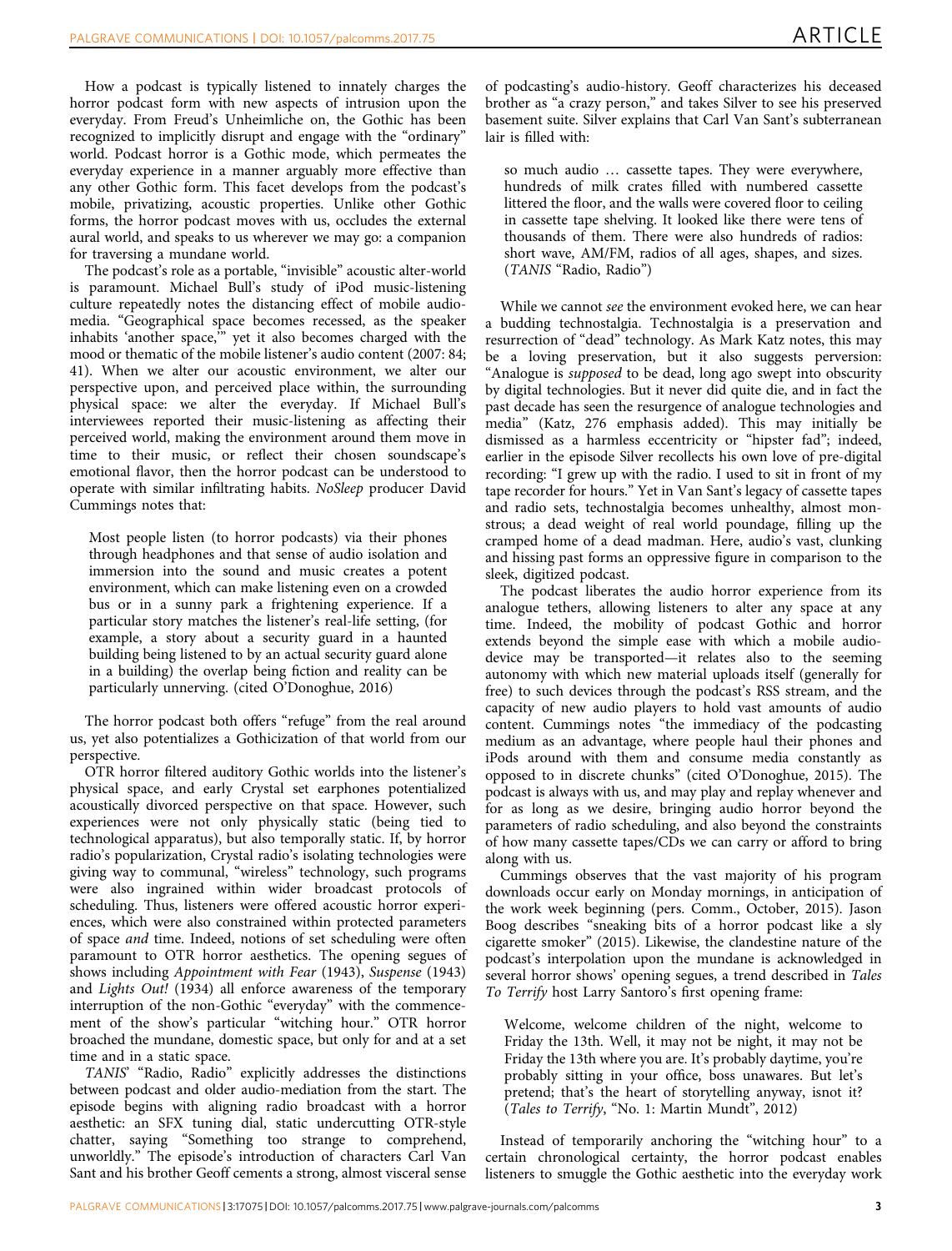space. Santoro artfully encourages his listeners to imaginatively "leak" the interior podcast world into the space which surrounds.

This leaking into space is similar to the conceit of TANIS, that, hidden in/beneath a reality of increasing Googlization, is a world of ancient and dangerous mystery termed "Tanis." If Gothic horror podcast consumption is rooted in the Gothicization of everyday life, while simultaneously adhering to notions about the function of iPods (insulating listeners from the outside world), TANIS is a self-aware example. Its mild-mannered host Silver and his secondary host, the hacker known as MeerKatnip (MK), provide intimate yet reassuring guides through layers of folk and internet conspiracy theories. Here the internet is cast as a dark, foreboding and omnipresent life-force, which pervades and threatens Silver's life through hacking and surveillance. MK in particular, who seems to be online/"inside" the Internet all the time, and able to delve into the deepest, most insidious parts of the "Dark Web", provides an icon for the new Gothic horror podcast consumption model. In the cyber-era, Gothic horror is now present, accessible, and accessing, anytime, anywhere.

Alongside mobility and privacy, podcasting, and new audio media generally, is increasingly defined through its "invisible" or transparent properties. Mobile audio-players travel with the listener, nearly weightless, perfectly mobilized and updating podcast content seamlessly, suggesting immediate and direct intimacy between user and content. This recollects Jay Bolter and Richard Grusin's claims that "[o]ur culture wants both to multiply its media and to erase all traces of mediation: it wants to erase its media in the very act of multiplying technologies of mediation" [\(1999](#page-7-0): 313). The widespread use of headphones in the late 1980s prompted Evan Eisenberg to link them with the belief "that the kingdom of music is within you," which has become infinitely more true in the intervening decades ([1987:](#page-8-0) 65). Headphones have given way to more corporeally intertwined earbuds, allowing the sense of mediated sound "appearing" immediately within our bodies—"[t]he listener often times literally sticks the show in his or her ear" (Harold, cited O'[Donoghue, 2015\)](#page-8-0). New wireless headsets, sold on the premise of "it's just you and your music," transmit sound through the body, allowing listeners the experience of their own bodies being mediatory devices and ensuring that they "never have to reach for their device" ([Bose Corporation, 2016](#page-7-0)). However, these aspects neglect one of the idiosyncrasies of podcast form: that it is dualistically acoustic and visual. Subscription to a podcast's RSS feed does allow "untethered," transparent listening experiences, but first the podcast must be sourced through the highly visual contexts of a home or host website. In many horror podcasts, this multi-sensory facet innately informs and shapes the acoustic horror experience. Logos, artworks, interactive and narratively tied webpages create paratexts and contexts which extend beyond, and often integrate with, the acoustic. Thus, while (beyond the listener's imagination) "nothing that (radio) deals with is visual," in podcasting the visual dimension frequently represents a deeply meaningful aspect of the horror experience [\(Crisell, 1986:](#page-8-0) 9).

Often the visuality of a horror podcast's website simply supports the show's acoustic aesthetic: The Drabblecast, Tales to Terrify and Earbud Theater all offer accompanying artworks to their podcast episodes, generally depicting a scene thematically related to the story contained within the download feed. Yet even these apparently simplistic and experientially discreet forms of horror may be deliberately incorporated into the acoustic realm. Tales to Terrify host Larry Santoro often refers to an episode's artwork in his opening segue, re-situating them not as online reproductions, but as original pieces of art, hung in the "nook" from which he speaks, and into which he invites listeners for the evening's entertainment. The visual realm thus forges a gateway of collectivity between otherwise disparate listeners and Santoro,

allowing for a shared imaginative experience as all listeners may follow Santoro's appraisal of the "painting" together.

As another example, Tales from Beyond the Pale [\(Glass Eye Pix,](#page-8-0) [2010\)](#page-8-0) uses its visuality to locate the listening experience within an unsettlingly archaic domesticity. The show's website is a richly interactive, visual experience which explicitly situates the podcast within the reanimated corpse of OTR, and the listener within a particular virtual listening space. Battered wireless radios, a rotting hand holding an outdated mic, black and white film reels and invitations to drive-in movies suffuse the website's homepage, recalling a consciously exhumed, "(un)dead" American culture. Clicking on a glowing wireless radio takes the visitor to the listening room, a space dominated by two wireless sets, whose dials must be turned (that is, clicked upon) to begin podcast play. The room's radios, cassette tapes, long playing record, cinematic apparatus and books create a collage of horror-sound history, reminding us both of the Gothic's tendency to disrupt linear temporality, as "Gothic atmospheres … have repeatedly signalled the disturbing return of pasts upon presents," and also that "the history of sound contains multiple temporalities, and a varying of intersecting chronologies" ([Botting, 1999](#page-7-0): 1; [Sterne,](#page-8-0) [2003:](#page-8-0) 341). These ephemera lay upon a table which visually extends from the listener's keyboard, linking the physical and virtual listening spaces and—as the audio begins to play surrounding the listener within a visual and acoustic horror space. With a Frankensteinian mix of electricity and exhumation, the web page brings OTR culture and technology disturbingly and disruptively back to life, and places the listener explicitly within it.

TANIS utilizes its podcast visibility in two ways. First, in common with other Gothic horror drama podcasts, it leaves a visual trace through its website. However, it also embraces a visual aesthetic that distances it from a more OTR-linked theme of horror podcasting and links it more explicitly with nonfiction podcasts like Serial, supporting TANIS' presentation as factual journalism, allowing listeners a sense of shared reality with the show's content. The Black Tapes website hosts a link to show character Dr Richard Strand's own website, wherein he accepts listener submissions of suspected paranormal experience and promises to return contact, should the reported case be deemed interesting enough (several fans have reported receiving such replies). Beyond the contact page, the "Strand Institute" website is frustratingly sparse, re-enforcing the character's inaccessibility and mystique. That the podcast refers to the "Strand Institute" website, and the journalist-protagonist's initial contact of Strand through that source, further empowers this visual paratext with narrative meaning. TANIS, meanwhile, uses its website to supplement the show's audio narrative, offering listeners visual access to materials discussed within the podcast and developing a multi-sensory story form which audio-horror has hitherto been denied (this is further discussed in [Hancock and](#page-8-0) [McMurtry, 2017\)](#page-8-0).

Podcast horror further revises the horror genre through its development of marginal/"amateur," collective, and communitybased oral storytelling. If radio horror is incumbent to the restraints of censorship, timetabling and editorial acceptance, podcasting largely lacks a unified or "official" gatekeeper, is uncensored and (largely) independently produced. For Lombardo, "[w]hat makes the podcast most interesting as a communicative practice is … the proliferation of unique, often individually produced, content that could not have come into existence another way" [\(Lombardo, 2008](#page-8-0): 217, 226). Indeed, popular zombie podcast We're Alive emerged from a television show pitch that could not secure funding. The horror podcast genre is a space that delights in the collection and dissemination of amateur voices and tales, allowing for the return and reinvention of folk or campfire tales as both highly individualized,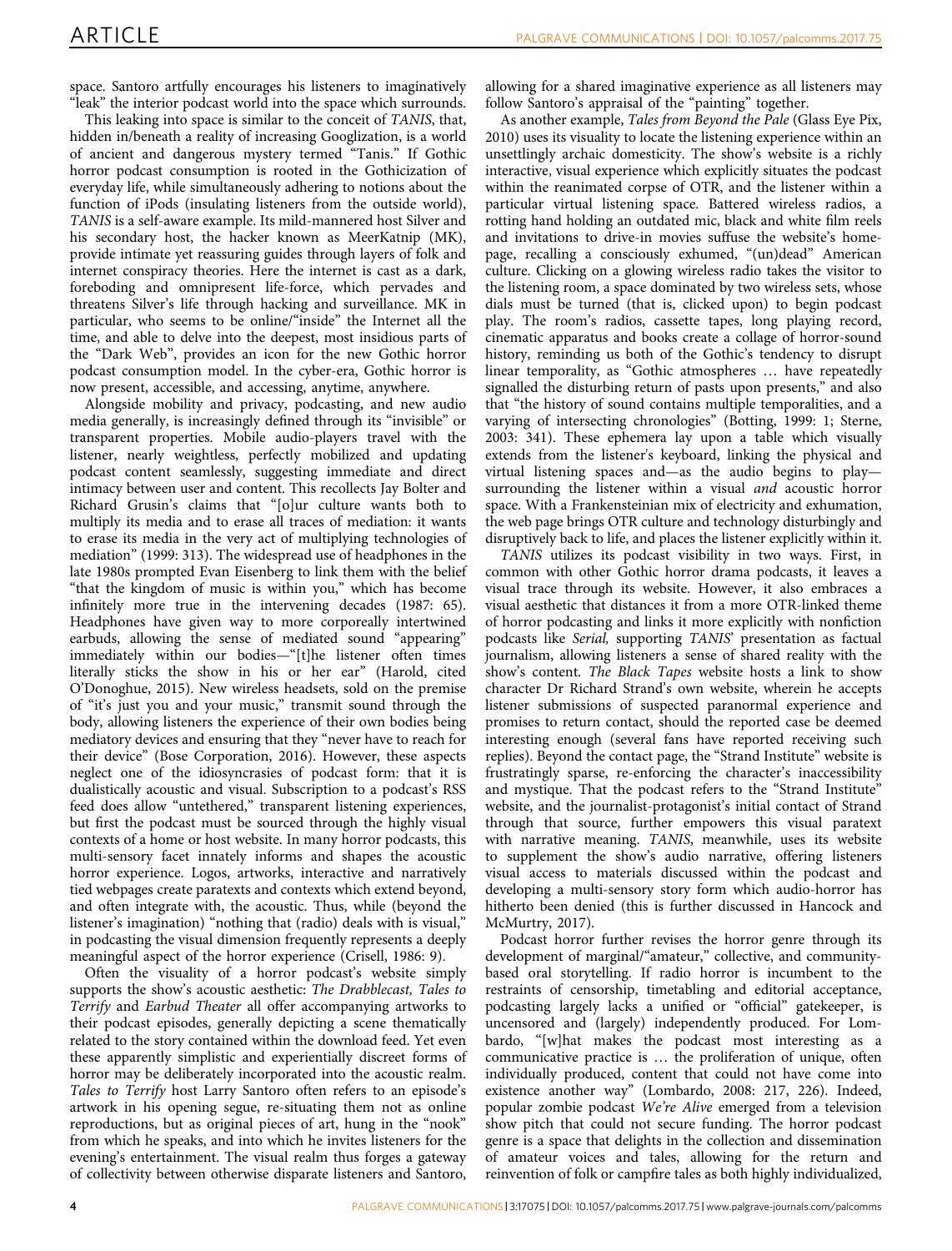personal and homemade horror, yet also as (through its recorded format) stabilized, transcribed and globally shared.

If "[t]he campfire story, as with so many other things, seems to have migrated to the internet," we may argue it to have set-up base-camp in the horror podcast genre ([The Navigator, 2016](#page-8-0)). The Drabblecast, Tales to Terrify and The NoSleep Podcast, among many others, operate explicitly on the premise of showcasing listener-contributed and/or performed content. In the spirit of open communication and contribution, The Drabblecast aligns itself with and often showcases works from a fan-operated sister podcast, The Dribblecast, wherein "[e]veryone is invited to participate, regardless of talent or experience" (thedribblecast. com).

Likewise, NoSleep originates from a text-based Reddit.com forum, entirely comprising amateur, "true-life" personal horror stories: "an online version of telling spooky stories around the campfire" (thenosleeppodcast.com). This recollection of the campfire tale spurred Cummings to translate the stories to oral form (pers. comm., October, 2015). While early NoSleep podcasts were sourced from the Reddit forum, as the podcast's popularity grew, listeners submitted their own ideas and/or voices to the podcast directly. Upon episodes' upload to these shows' websites, feedback is sought on all aspects of production, allowing listeners and tellers an established mode of immediate and shared, public dialogue. This diverges drastically from hegemonic, revenuedriven and controlled US radio industry norms. Arguing from a "hypodermic" media perspective, Theodor Adorno and Max Horkheimer attest that what we may now term "traditional" radio

turns all participants into listeners and authoritatively subjects them to broadcast programmes, which are all exactly the same. No rejoinder has been devised, and private broadcasters are denied any freedom ([1997](#page-7-0): 122).

Thus, whereas radio horror (albeit certainly influenced by fan response), must adhere to sponsor and broadcaster censorship and artistic vision, these horror podcasts offer (at present) a less restrictive means of oral and acoustic horror production and dissemination in which any story may be told, by any voice. While this censorship safehaven may be temporary, as podcast networks, host sites and sponsors (which we discuss below) may eventually demand more control over the shows they support, it is certainly central to understanding the horror podcast genre's development.

The notion of collectivity is paramount to these programs, emerging both through the shared, listener-led development of an audio-horror corpus and group discussion of the shows, and also in the aesthetic suggestion of physically co-present group listening. Discussing horror podcast trends, David O'Donoghue suggests an acceptance of the form as inherent to a sense of physical collectivity: "the intimacy of the podcast medium provides a great environment for people to gather round and tell stories of things that stretch the boundaries of belief" (2016). Jeffrey Sconce argues that the spoken spooky story is necessarily anachronistic and collective, as "[b]y telling a tale, in the traditional manner, the storyteller draws themselves and their listeners out of the modern world of print or media and back into an older way of relating to society" [\(2000:](#page-8-0) 37). Listener-led podcasts all engender an aesthetic of sparse acoustic-framing and aesthetic dependence on a lone, storytelling voice reading out the submitted stories, rather than sound-rich acoustic world-building. The reading voice is not necessarily authorial—it could belong to the tale's author, another show fan, or a member of the show's staff, and indeed Pseudopod has a policy disallowing authors to read their own works—thus adding a further sense of coownership or sharedness to the horror experience.

While TANIS and The Black Tapes do not constitute fan-led fictions, both programs encourage and support fan-interactivity and input. The Black Tapes invited listeners to "phone in" with voice-mail messages asking questions and presenting theories, which Silver and Reagan then answered "on air". Likewise, the hosts have made several "ask me anything" live appearances on the PNWS' Reddit fan-forum. Despite the faux professionalism of PNWS, TANIS thus adheres closely to, and even develops, the podcast horror campfire community. Indeed, PNWS increasingly suggest a "breaking of the fourth wall" horror-type, with the materials which they air proving, in later revelations, perhaps dangerous when heard. Through, say, hearing a song which supposedly kills within a year, that hear it, the listener becomes uncomfortably integrated within the show: rather than submitting storylines or voice-over, PNWS's listeners contribute themselves as potential victims of the narrative.

Notions of sharedness and collectivity are frequently instilled within these podcasts' opening frames. New audio media (and their cultures) have been discussed as "anti-social" ([Pitt, 2006:](#page-8-0) 161); potentially destructive of "the social fabric" [\(Levy, 2006:](#page-8-0) 121); and "the archetypal privatizing media" [\(Bull, 2007](#page-8-0): 65). On an external level new audio-media culture "represents a world in which each person is locked into their own interiority" [\(Bull,](#page-8-0) [2007:](#page-8-0) 29). Yet horror podcasting often reveals a starkly connective, social and traditionalist interiority wherein listeners leave one, perhaps less inviting, social environ and enter another. NoSleep host Cummings always addresses his audience as a group, and frequently refers to the sense of community engendered in the show's listenership and online discussion, inviting listeners to speak to himself and one another. Tales to Terrify's earlier-cited opening frame is indicative of a wider formula in which host Santoro (and hosts subsequent to Santoro's death) "welcomes" listeners into his domestic space and bids them to sit by the fire, as a collective of "friends" or "children of the night," all co-present to hear the story in a shared time and space. This opening mimics earlier OTR host frames, yet in doing so achieves more than foregrounding podcasting's radio ancestry; it overrides notions of separation and isolation to provide a sense of physical and temporal togetherness to the sharing of community-produced stories. Historical horror podcast Lore, which takes horror folklores and facts to create verbal essays, defines itself as being "in a style that's similar to a campfire experience" (lore.com). Likewise, horror-drama anthology Campfire Radio Theater's host always bids listeners welcome and instructs them to "take a seat by the fire" for the night's story. Welcome to Night Vale conceptualizes listeners as a collective township. The Drabblecast similarly induces a sensation of collectivity, as host Norm Sherman often speaks to his listeners as an amassed group, and from the first episode always explains the podcast's purpose in "bringing strange stories by strange authors to strange listeners, such as yourself" ("The Coughing Dog," [2007](#page-8-0)). A clear sense of homology is created in this community of "strange" people, one which is tied particularly to a "campfire tales" tradition in the show's sounding of a brief banjo tune before the stories commence. Both TANIS and The Black Tapes are explicitly addressed to a collective audience, with the hosts regularly referring to listeners as "you guys", and "you all", and frequently acknowledging their growing fandom's online collective presence.

Thus, we find a unique development of more traditionally collective oral horror modes, which transforms new audio media's supposedly isolating and anti-social properties into a polyphonic, organically-developing "campfire" space. In the shared voices, stories and forum-comments of these podcasts, speakers and listeners may engage with one another, if not faceto-face, then mouth-to-ear-to-eye. That this media is global and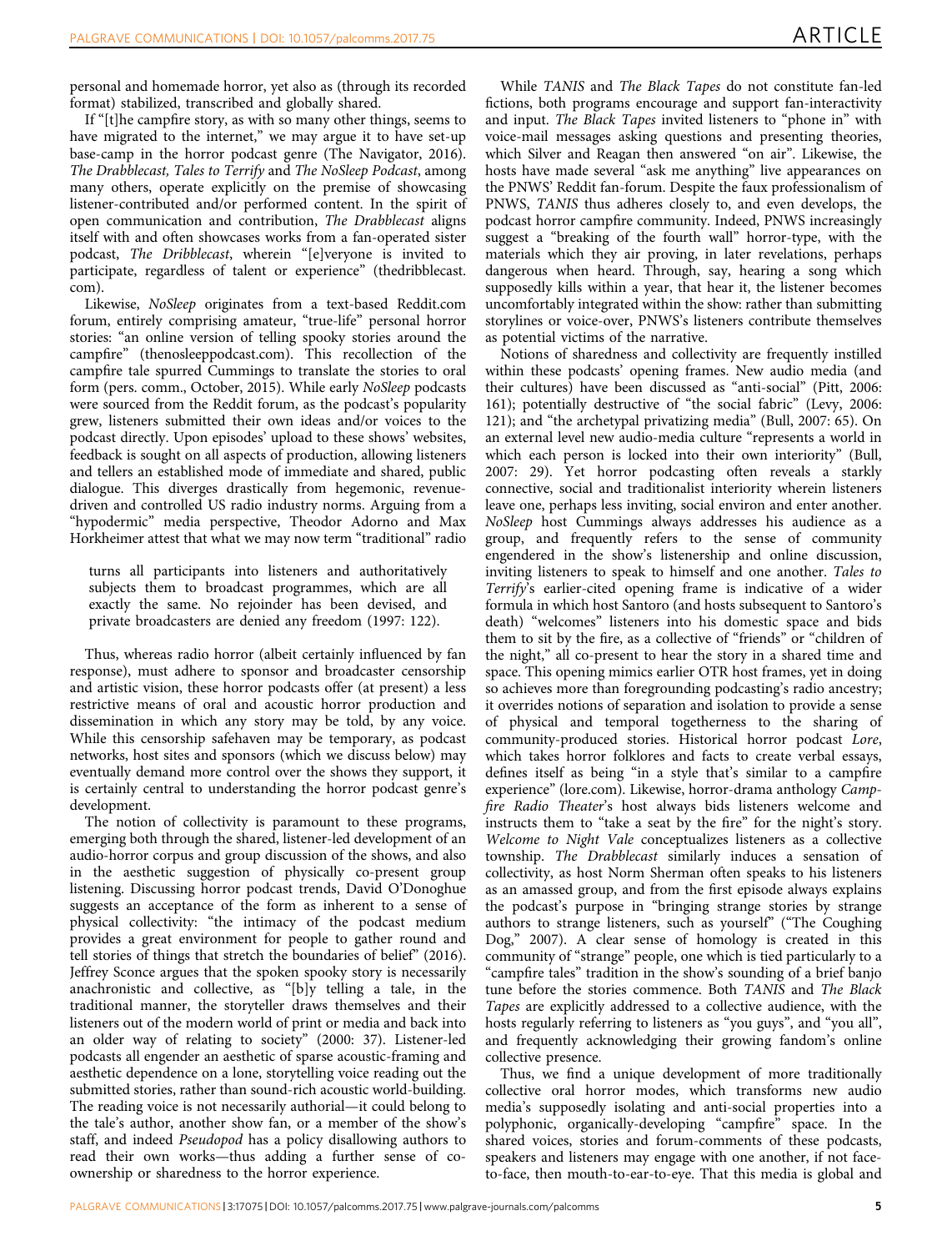transcribed offers great promise to both the consumption and study of horror folklore—a previously ephemeral, localized form of horror is now becoming a viable corpus of mass entertainment and study.

While podcasting, as a broader medium, exhibits highly varied types of content, form, address and presentation, highly popular journalistic and ostensibly non-fictive programs like Serial have arguably contributed to a dominant, or at least recognizable, podcast identity. Although it has been noted that Serial, and the podcast dramas which followed the show, are far from representative of the beginnings of horror podcasting, Sarah Koenig's documentary undeniably influenced a new form of fictive horror podcasting often self-identified as "docu-drama." These programs are presented as non-fictive, on-the-go journalistic podcast projects, wherein a lone researcher will deliver a weekly or biweekly podcast about his/her ongoing investigation. If journalistic, "live," and "true-life" radio horror seemingly originates with The Mercury Theatre on Air's "War of the Worlds" [\(Welles and](#page-8-0) [Houseman, 1938](#page-8-0)), Serial presents a more definite catalyst for journalistic audio-horror fiction, which explicitly identifies itself as "podcast."

Uncertainty regarding podcast identity is often addressed headon in docu-drama horror podcasting, with host characters repeatedly explaining the concept to their interviewees, as a form of radio for the Internet. The Black Tapes acknowledges explicit dependence upon Serial for identity as one such interviewee responds: "Cool, I love podcasts—have you listened to Serial?" ("A Tale of Two Tapes Part II", 2015). As much as "War of the Worlds" took from its own era of audio-reporting to create a radio horror based in liveness, and the domesticated audience's trust in on-the-scene reporting, podcast horror fictions such as The Black Tapes, TANIS, The Message and Lime Town equally draw upon conventions of podcast journalism established and popularized in Serial. These conventions operate around notions which are implicitly aligned with podcast form: interactivity, intimacy and immediacy.

One key to Serial's success is its interactivity as a mystery story. Host Koenig poses the investigatory drive as innate: "We act as detectives all the time gathering evidence … and then we act as judge … it's just a human thing" ("Rumours," 2014). From the start, listeners are encouraged to join Koenig's investigation of Adnan Syed's murder trial, a point made clear as Koenig states: "If you wanna figure out this case with me, now is the time to start paying close attention" ("The Breakup," 2014). Each episode is accompanied by online visual documentation: while Koenig charts Adnan Syed's murder trial, listeners may peruse the evidence that she discusses. Yet listeners are not simply invited to think alongside Koenig, but to speak—both to one another and to Koenig herself. Several points of Koenig's investigation hinge upon the testimonies of listeners, who having heard the podcast have "called in" with their personal knowledge of the "characters" or trial. The program's Reddit page was overwhelmed by fan theories and opinions. This escalated, with trial witnesses being repeatedly harassed by listeners who had discovered and shared their home addresses, Facebook pages and family details. With increasing ardor, Serial's listeners adopted the roles of judge and jury.

The horror podcasts which follow Serial allow a safe arena for the investigation impetus which Serial revealed. Topics of investigation vary from paranormal research (The Black Tapes), extra-terrestrial communication (The Message), cyber-folklore (TANIS) and an abandoned research community (Lime Town), but all are presented as true stories, evolving in real-time with the podcast's release, and in which the listenership is invited and reported to contribute to the investigation. This point is emphasized in TANIS' concluding "tagline": "We'll be back again next week. Until then, keep looking" ("Radio, Radio"). Like Serial, these podcasts frequently make use of their website platforms as a means to share "evidence" with listeners, and "listener" call-ins and tips are frequently adopted into the storyline. The listener is purposefully co-opted into the mystery, and it becomes a community endeavor, with fans posting theories and insights onto forums and piecing the mystery together. Part of the rationale behind this demand hinges upon digital culture; whereas in 1929 WMAQ Chicago could offer listeners interactivity in the form of letter-writers' solutions to detective puzzles, the Internet has enabled everyone to play detective within seconds and with minimal effort.

Thus is born an audio horror form which is acutely aware of the audience's ability to fact-check and research that which is presented as true-life. TANIS and its contemporaries offer horror narratives that are woven from fact and fiction, allowing a Google search to take enthused listeners so far into the realms of history and/or reality, and then pick up from the eventual dead ends. TANIS co-producer Terry Miles explains, "The fans of TANIS are super engaged … I get emails everyday with crazy theories and videos and pictures. There are the wildest theories" (cited in Locker, 2015). The docu-drama podcast is thus both a fragmentary and almost a fractal form. "Radio, Radio" presents a complex narrative including elements both aural and visual/new media that recalls the fragmented narratives of many Gothic texts, particularly the sometimes confusing attributions in Melmoth the Wanderer (1821), which is further confused when characters stand in for other characters. In the case of the missing Tara Reynolds in "Radio, Radio," there are at least two "Taras," one whose voice is "actually" her own, and one who is represented, albeit briefly, by Alex Reagan. Investigation of narrative detail frequently brings forth—for the "super-engaged" fan—another clue, story or mythology. Such enabled research allows fans both to burrow deeper into the story, creating a realism of narrative depth and historical root, and also to branch out from its origins, allowing for "wild theories" by which the central narrative becomes splintered and multiplicitous. The existence of the fanmade "Extremely Spoilery Cheat Sheet" for TANIS highlights, however, that listeners are enthusiastically unravelling TANIS' clues much like listeners of Serial did.

From the beginning, Gothic has dealt in fragmentary and often contradictory narratives. Through "interwoven episodes and insets," Gothic texts as diverse as The Castle of Otranto (1765) and Dracula (1897) have developed a labyrinthine structure in which "frame might itself contribute to the tension between natural and supernatural explanations" [\(Briggs, 2012:](#page-7-0) 179). The so-called "found footage" trend in cinematic horror is a natural progression of this aesthetic; "[t]he viewing of the films themselves necessarily begs the question of how, and most importantly why, anyone would show their contents publicly" ([Reyes, 2015:](#page-8-0) 129). Audio fiction, however, got there first, and it continues to be a fruitful technique in docu-drama horror podcasting. Because audio drama has no universal equivalent of the quotation mark [\(Verma, 2012](#page-8-0): 61), the often torturous and contradictory qualities of Gothic frame narrative are implicit in many horror fiction podcasts, and it is not always clear what is quotation and what is speech. Whose voice do we actually hear when Alex Reagan reads a letter on Silver's TANIS podcast?

Something ancient, something hidden behind the thin veil between worlds threatening to bleed over into our world, to destroy and sicken, to ream and cleanse by the one who watches, the one who waits, the one they call Eld Fen ("Pacifica," 2016).

While the multi-vocality of Gothic literature has become a hallmark of its aesthetic untrustworthiness [\(Chaplin, 2011:](#page-8-0) 181–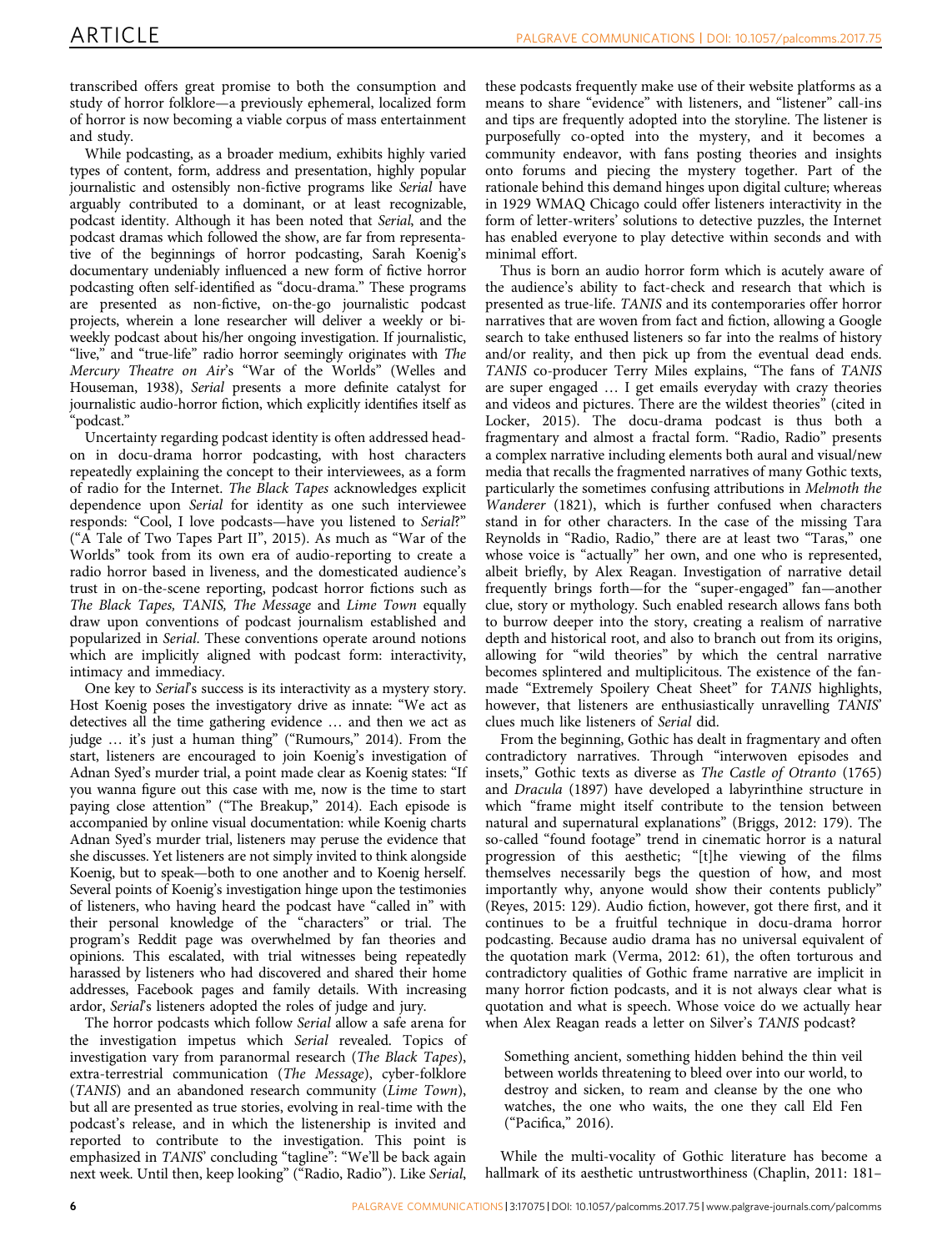<span id="page-7-0"></span>182), such uncertainty is measured, both through textual codification of quotation, and the inability of text to allow multiple voices immediate, visceral, co-presence. Audio-form is different, its voices "whisper in our ear, like a friend at the end of the telephone," and these intimately co-present voices can swiftly become discordant and unclear ([Hand and Traynor, 2011](#page-8-0)). Docudrama horror podcasting is characterized by cacophony. Ceaselessly merging and juxtaposing voices and found-footages form a disruptive, unstable collage: "cycles upon cycles, stories upon stories," in which the original speaker is frequently obscured, interrupted, edited or ventriloquized, and the listener left to discern, imagine and decipher their own understanding of who said what and when (Archive 81, "A Body in a New Place," 2016).

However, docu-drama horror podcasts frequently offset their form's instability with a seemingly trustworthy, hyper-candid host figure: a refreshing twist on Gothic fiction's unreliable narrator. Discussing post-Serial fiction podcasts, O'Donoghue asks "what is up with this crossover of NPR fans and horror junkies?" (2016). O'Donoghue refers to a dominant, and Gothically significant, trend within these podcasts, wherein host characters are normatively identified as NPR journalists. Traditionally recognized for its unbiased, credible reporting ([Eggerton, 2005; Magee and Fisher, 2014](#page-8-0)), NPR has a niche in trustworthy, amiable hosting— a style referred to in-house as "Minnesota Nice." Indeed, a 2005 study named NPR as among America's most trusted news sources [\(Eggerton, 2005\)](#page-8-0).

Transparency is key to docu-drama horror podcast's style. "Full disclosure," a phrase borrowed from Koenig, is a mainstay in the genre, as docu-drama hosts frequently take us "behind the scenes" of the creative process; incorporating production discussions and bloopers, acknowledging edits and cuts, and maintaining throughout a confessional, overtly-candid demeanor. They speak to listeners as companions on their journey, whispering quick observations into their dictaphones, and relating their later reflections from their bedrooms and offices. As these hyper-innocents wander into ever darker, dangerous situations, the Poe-esque madmen are replaced by wide-eyed, earnest but potentially naive Radcliffean heroes, figures with whom we may identify, and fear for. Like Jane Austen's parodic version in Catherine Morland, these narrators are often so busy looking for danger at every turn and attributing darkness where there is none, they fail to accurately assess reality. As the intrepid journalists travel deeper into the hearts of darkness, their innocence is often revealed to be their untrustworthiness. Seasons of The Black Tapes, Archive 81, TANIS and Limetown all culminate in the naive, amiable journalist unwittingly unleashing evil forces upon their listenership, most often through having broadcast cursed or demonic sounds to them. Indeed, this trope is so recognizable now that The Message appropriated it to subversive effect, having their young, perky reporter figure unravel, first to an alcoholic fraudster, and second to an alien agent, who purposefully used their podcast to transmit lethal sound waves to the listenership. In the docu-drama horror podcasts, then, we find an unreliable narrator for the podcast age.

#### Conclusion: the birth of an industry

Despite its critical oversight, horror podcasting is a very present, popular and diverse genre. It is not newly emergent, claiming a history of at least ten years, and a heritage extending to and beyond Golden Era radio, into the birthplace of canonical Gothic texts in prose, stage and cinema. Within this history, we have seen that these shows offer unique contribution to the horror genres, allowing for a varied expanse of horror experiences and aesthetics, either through the re-appropriation of wireless or oral horror facets, or through the direct acknowledgement of new

audio-media. Besides such innovation, podcast horror seems to offer a surprisingly traditionalist horror experience, one which is based in notions of connectivity, interactivity and community words often imagined as divergent from the "silenced and silencing" worlds of headphone or iPod culture [\(Bull, 2007:](#page-8-0) 68). This social function seems only primed to grow: Hancock notes Welcome to Night Vale's online fan collectives' and live tours' social import as a meeting point for an otherwise disparate community (2016; [2017\)](#page-8-0). Such tours are becoming popular in the horror podcast genre, providing an essential revenue-source, but also a clearly desired social forum for the listening communities.

As the genre moves past its first decade, it only gathers speed, with programs of increasing popularity, notoriety and quality emerging. In 2016, Welcome to Night Vale's creators produced Night Vale Presents, a platform for original podcast fiction which "continues Jeffrey Cranor and Joseph Fink's mission to encourage new, independent podcasting from writers and artists who havenot worked in the format before," and which echoes Welcome to Night Vale's eerie, surreal aesthetic ([www.night](www.nightvalepresents.com) [valepresents.com\)](www.nightvalepresents.com). In the same year, We're Alive released its follow-up show Lock Down; Tales from Beyond the Pale released its third season and announced fresh live performance dates; NoSleep announced its first live tour; Pseudopod celebrated ten years of operation; Tales to Terrify, Drabblecast, Campfire Radio Theatre, Earbud Theatre, The Black Tapes, Archive 81, TANIS, Lime Town and Night Vale all continued to release new episodes, with many garnering Parsec and Audio Verse awards/nominations along the way.

That these programs are beginning to make money is the final assertion of the genre's prowess. Alongside fan funding, many shows now create revenue through merchandize and live shows, and, increasingly, sponsorship. Post-Serial, Bond notes renewed interest and technological development in podcasting as an advertising medium, as "digital audio networks in the USA and Europe are signing up big name advertisers and publishers eager to reach engaged listeners on mobile devices" (Bond, 2015). Perhaps most innovative of all is the horror podcast as advert: scifi/horror show The Message is, in fact, a creative advertisement for General Electric. The company's global creative director Andy Goldberg explains, "Coming up with a fictional narrative around the idea of listening, something that's inherent in a lot of our devices, especially in healthcare and ultrasound, felt natural because we could bridge that gap into what's happening." (cited Laura [Rosenfeld, 2015\)](#page-8-0). While corporate sponsorship may curtail the genre's long-held freedom from censorship, it may also develop the form beyond hobbyist-status. Finally, then, we may say there is a horror podcast industry.

#### References

- Adorno T and Horkheimer M (1997) Dialectic of Enlightenment. Verso: London, pp 120–167.
- Boog J (2015) Antique Nightmares. Los Angeles Review of Books online publication 31 October, available at: [https://lareviewofbooks.org/article/](https://lareviewofbooks.org/article/antique-nightmares/#) [antique-nightmares/#](https://lareviewofbooks.org/article/antique-nightmares/#), accessed December 2016.
- Bolter J and Grusin R (1999) Remediation: Understanding New Media. MIT Press: Cambridge, MA.
- Bond S (2015) Podcasting Wins Ear of Advertisers. Financial Times online publication 6 March 2016, available at: [https://www.ft.com/content/d8ff920a](https://www.ft.com/content/d8ff920a-c38b-11e4-9c27-00144feab7de)[c38b-11e4-9c27-00144feab7de](https://www.ft.com/content/d8ff920a-c38b-11e4-9c27-00144feab7de), accessed December 2016.
- Bose Corporation (2016) Wireless Headphones. Bose.com online publication 2016, available at: [https://www.bose.co.uk/en\\_gb/products/headphones/wireless\\_head](https://www.bose.co.uk/en_gb/products/headphones/wireless_headphones.html) [phones.html,](https://www.bose.co.uk/en_gb/products/headphones/wireless_headphones.html) accessed December 2016.
- Botting F (1999) The gothic production of the unconscious. In: Byron G and Punter D (eds). Spectral Readings: Towards a Gothic Geography. Macmillan Press: Basingstoke, pp 11–36.
- Briggs J (2012) The ghost story. In: Punter D (ed). A New Companion to the Gothic. Blackwell Publishing: Oxford, pp 176–185.